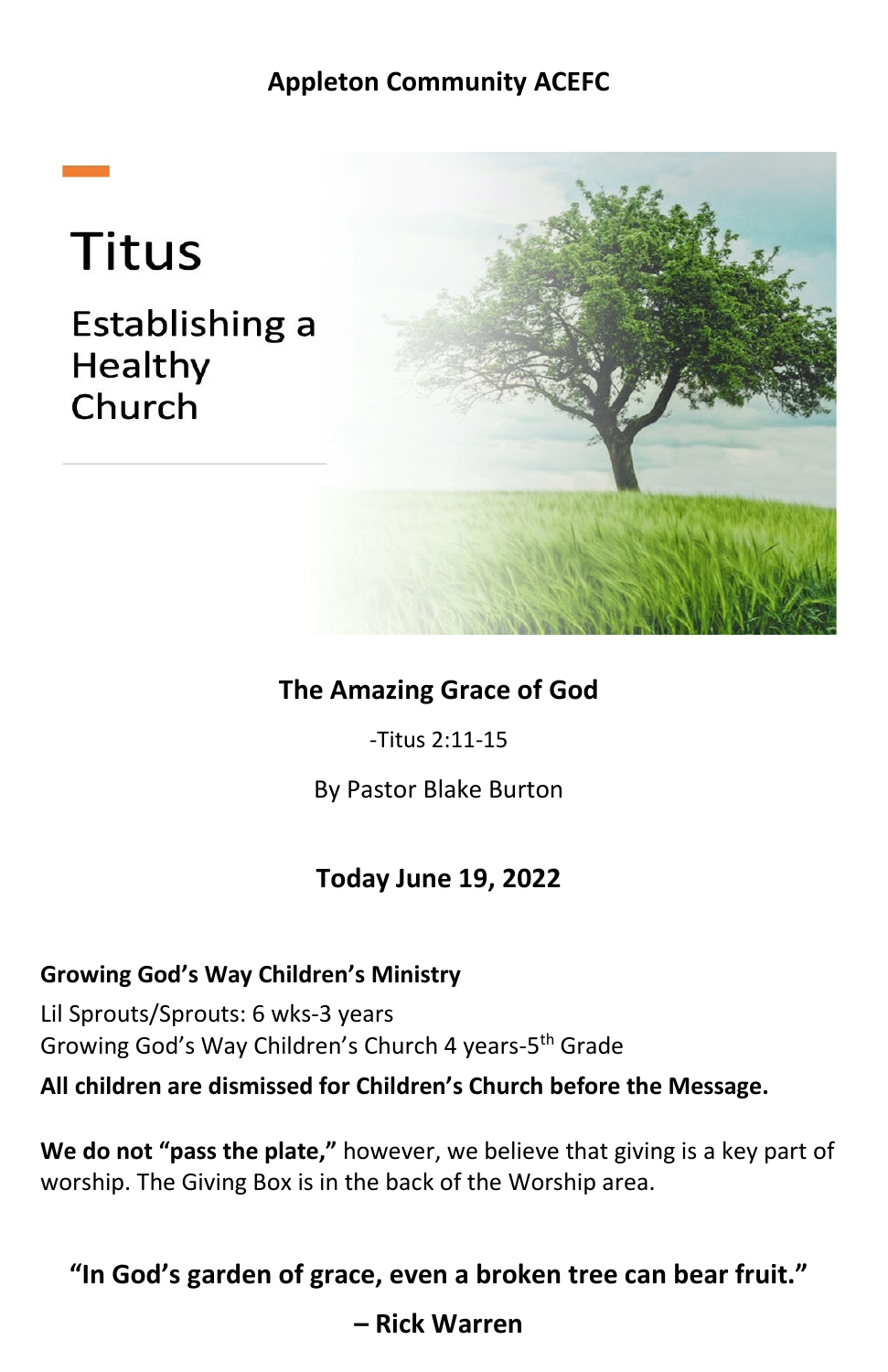## **Order of Worship**

Announcements/Opening Prayer Songs of Praise & Worship Pastoral Prayer Message Closing Song Closing Prayer

**This Week** (unless noted, all events are held at church)

**Sunday Sunday Sunday Adult Sunday School 9:00 – 9:45 a.m. Wednesday** Men's Bible Study 6:30 a.m. **Sunday – Friday Mateurer 19 Sunday – Friday Youth Operation Fox Valley** 

#### **Opportunities**

**Lavila Reiss Celebration of Life Service**: The Witter family would like to invite you to a celebration of life service for Becky's mom Lavila Reiss on Saturday, July 9 at 11:00 a.m. at church with a luncheon following.

**Timber Rattlers Game:** Join us Saturday, July 23 for a grill out and Timber Rattlers Game. Tickets include supper before the game. The price is \$12 for bleacher seating and \$8 for grass seating. Sign up in the foyer today for this wonderful experience!

**Operation Fox Valley:** Please pray for our youth who will be participating in a local serving trip called Operation Fox Valley starting today, June 19, and going through Friday, June 24. Pray for the people we will minister to and for the hearts of our students and leaders.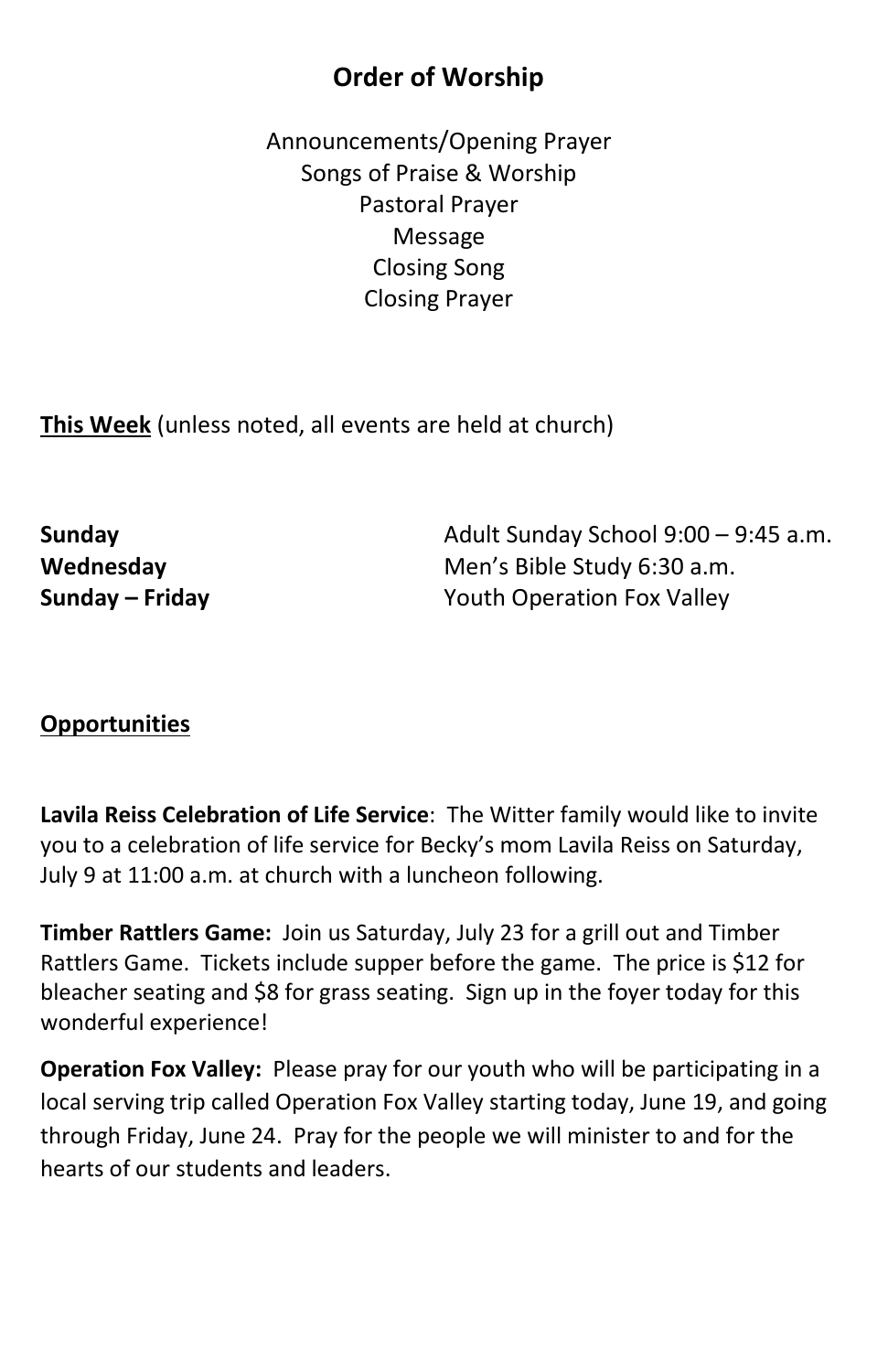## **Prayer Requests / Comments**

As a church we believe in the power of prayer and would love to pray for you. Please share your details with us using your phone or fill in the information below and put it in the giving box in the back of the sanctuary.



Open your phone's camera and point it at the QR code. You will be prompted to open a link, which will take you to our online prayer requests form.

\_\_\_\_\_\_\_\_\_\_\_\_\_\_\_\_\_\_\_\_\_\_\_\_\_\_\_\_\_\_\_\_\_\_\_\_\_\_\_\_\_\_\_\_\_\_\_\_\_\_\_\_\_\_\_\_\_\_\_\_\_\_\_\_\_\_ \_\_\_\_\_\_\_\_\_\_\_\_\_\_\_\_\_\_\_\_\_\_\_\_\_\_\_\_\_\_\_\_\_\_\_\_\_\_\_\_\_\_\_\_\_\_\_\_\_\_\_\_\_\_\_\_\_\_\_\_\_\_\_\_\_\_ \_\_\_\_\_\_\_\_\_\_\_\_\_\_\_\_\_\_\_\_\_\_\_\_\_\_\_\_\_\_\_\_\_\_\_\_\_\_\_\_\_\_\_\_\_\_\_\_\_\_\_\_\_\_\_\_\_\_\_\_\_\_\_\_\_\_ \_\_\_\_\_\_\_\_\_\_\_\_\_\_\_\_\_\_\_\_\_\_\_\_\_\_\_\_\_\_\_\_\_\_\_\_\_\_\_\_\_\_\_\_\_\_\_\_\_\_\_\_\_\_\_\_\_\_\_\_\_\_\_\_\_\_

## **Please check the applicable boxes:**

**\_\_\_\_\_\_\_\_\_\_\_\_\_\_\_\_\_\_\_\_\_\_\_\_\_\_\_\_\_\_\_\_\_\_\_\_\_\_\_\_\_**

 $\Box$  Send to the Prayer Web Chain  $\Box$  Confidential Only (Elders / Staff)

## **Connect With Us**

Welcome visitors! We are so glad you are here. We would love to connect with you. Please share your details with us using your phone or fill in the information below and put it in the giving box in the back of the sanctuary.



**Name\_\_\_\_\_\_\_\_\_\_\_\_\_\_\_\_\_\_\_\_\_\_\_\_\_\_\_\_\_\_\_\_\_\_\_\_\_\_\_\_** 

**Address** 

**Email or Phone Number**:

\_\_\_\_\_\_\_\_\_\_\_\_\_\_\_\_\_\_\_\_\_\_\_\_\_\_\_\_

\_\_\_\_\_\_\_\_\_\_\_\_\_\_\_\_\_\_\_\_\_\_\_\_\_\_\_\_

Open your phone's camera and point it at the QR code. You will be prompted to open a link, which will take you to our online form.